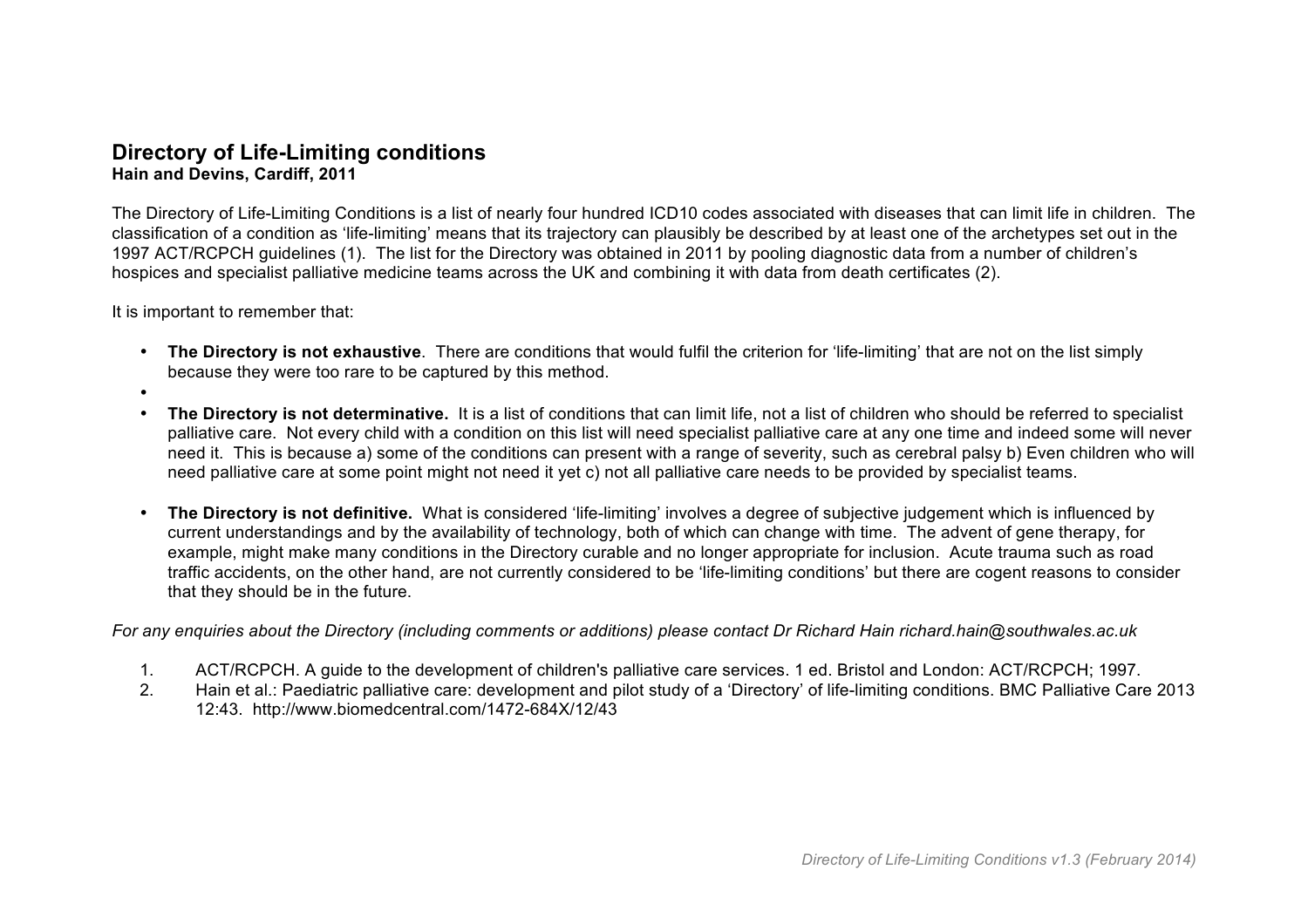Dictionary of Life Limiting Conditions (Hain, Devins et al 2011)

| <b>ICD 10</b> |                                                                         |                                                            |
|---------------|-------------------------------------------------------------------------|------------------------------------------------------------|
| Code          | <b>ICD Name</b>                                                         | <b>Diagnosis</b>                                           |
| A             |                                                                         |                                                            |
| A17           | Tuberculosis of nervous system                                          | <b>Cerebral Tuberculosis</b>                               |
| A81.0         | Creutzfeldt-Jakob disease                                               | Creutzfeld Jacob Disease                                   |
| A81.1         | Subacute sclerosing panencephalitis                                     | <b>SSPE</b>                                                |
| B.            |                                                                         |                                                            |
| B20-B24       | Human immunodeficiency virus [HIV] disease                              | <b>HIV</b>                                                 |
| C.            |                                                                         |                                                            |
| C00-C97       | Malignant neoplasms                                                     |                                                            |
| D.            |                                                                         |                                                            |
| D33           | Benign neoplasm of brain and other parts of central nervous system      | Brain tumour                                               |
|               | Neoplasm of uncertain or unknown behaviour of brain and central nervous |                                                            |
| D43           | system                                                                  | Neoplasm of uncertain or unknown behavior, Brain supratent |
| D44.4         | Neoplasm of uncertain or unknown behaviour of Craniopharyngeal duct     | Craniopharygioma                                           |
| D48           | Neoplasm of uncertain or unknown behavior, bone and articular cartilage |                                                            |
| D56.1         | Beta thalassaemia                                                       | Thalasaemia Major                                          |
| D61.0         | Constitutional aplastic anaemia                                         | Aplastic anaemia                                           |
| D61.9         | Aplastic anaemia, unspecified                                           | Medullary hypoplasia                                       |
| D70           | Agranulocytosis                                                         | Severe chronic neutropenia                                 |
| D76.1         | Haemophagocytic lymphocystosis                                          |                                                            |
| D81           | Combined immunodeficiencies                                             | Immune Deficiency Syndrome                                 |
| D82.1         | Di George's syndrome                                                    | Di George syndrome                                         |
| D83           | Common variable immunodeficiency                                        | Common variable immunodeficiency                           |
|               |                                                                         |                                                            |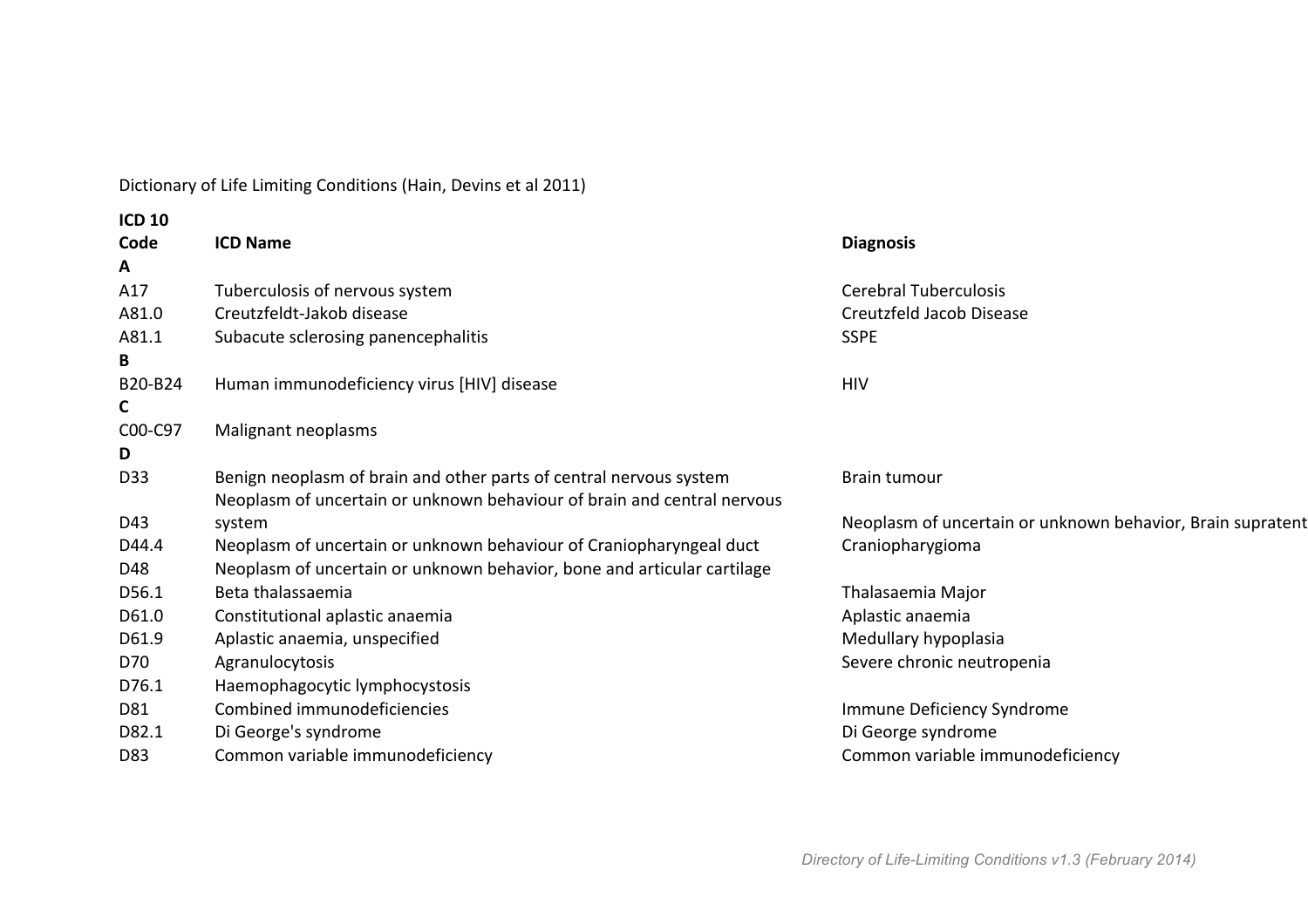| D89.1 | Cryoglobulinaemia                                                           | Cryoglobulinaemia                               |
|-------|-----------------------------------------------------------------------------|-------------------------------------------------|
| E     |                                                                             |                                                 |
| E31.0 | Autoimmune polyglandular failure                                            | Autoimmune polyglandular failure                |
| E34.8 | Other specified endocrine disorders                                         | Progeria                                        |
| E70.2 | Disorders of tyrosine metabolism                                            | Tyrosinaemia                                    |
| E71   | Disorders of branched-chain amino-acid metabolism and fatty-acid metabolism | Maple syrup urine disease                       |
|       |                                                                             | Hyperleucine-isoleucineaemia                    |
|       |                                                                             | Methylmalonic acidaemia                         |
|       |                                                                             | Proprionic acidaemia                            |
|       |                                                                             | Adrenoleukodytrophy(Addison-schilder)           |
|       |                                                                             | Muscle carnitine palmityltransferase deficiency |
| E72   | Other disorders of amino-acid metabolism                                    | Fanconis syndrome                               |
|       |                                                                             | Cerebral ocular renal disorder                  |
|       |                                                                             | Cystinosis                                      |
|       |                                                                             | Lowes syndrome                                  |
|       |                                                                             | Molybdenum cofactor deficiency                  |
|       |                                                                             | Sulphite oxidase deficiency                     |
|       |                                                                             | Arginosuccinic aciduria                         |
|       |                                                                             | Citrullinaemia                                  |
|       |                                                                             | Glutaric aciduria                               |
|       |                                                                             | Methyl malonic aciduria                         |
|       |                                                                             | Glycine encephalopathy                          |
|       |                                                                             | Non ketotic hyperglycinamia                     |
|       |                                                                             | Argininaemia                                    |
|       |                                                                             | Aminoaciduria                                   |
| E74   | Other disorders of carbohydrate metabolism                                  | Glycogen storage disease type 1b                |
|       |                                                                             | Pompes disease                                  |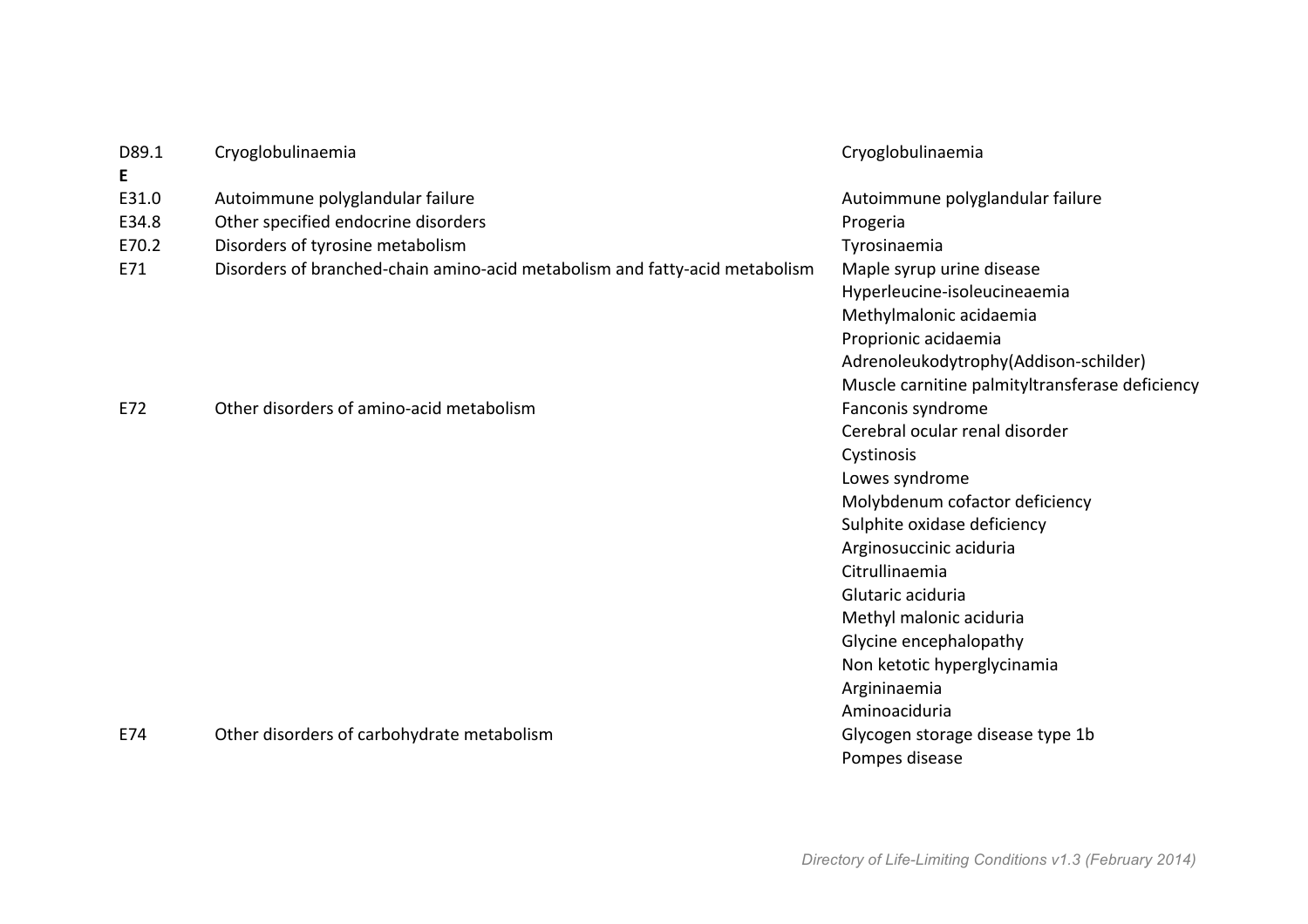|     |                                                                        | Oxalosis renal failure                |
|-----|------------------------------------------------------------------------|---------------------------------------|
| E75 | Disorders of sphingolipid metabolism and other lipid storage disorders | Gangliosidosis                        |
|     |                                                                        | <b>Sandhoffs Disease</b>              |
|     |                                                                        | <b>GM2 Gangliosidosis (Tay Sachs)</b> |
|     |                                                                        | Tay Sachs Disease, infantile          |
|     |                                                                        | GM1 Gangliosidosis, early infantile   |
|     |                                                                        | GM1 Gangliosidosis, late infantile    |
|     |                                                                        | Other gangliosidosis                  |
|     |                                                                        | <b>Gangliosisdosis NOS</b>            |
|     |                                                                        | Gangliosidosis GM1                    |
|     |                                                                        | Gangliosidosis GM3                    |
|     |                                                                        | Mucolipidosis 4                       |
|     |                                                                        | Canavans leucodystrophy               |
|     |                                                                        | <b>Gauchers Disease Type 2</b>        |
|     |                                                                        | Metachromic Leukodystrophy juvenile   |
|     |                                                                        | Niemann Pick type a                   |
|     |                                                                        | Niemann Pick type b                   |
|     |                                                                        | Niemann Pick type c                   |
|     |                                                                        | Other sphingolipidosis                |
|     |                                                                        | Fabry(Anderson) disease               |
|     |                                                                        | <b>Gaucher Disease</b>                |
|     |                                                                        | Krabbe Disease                        |
|     |                                                                        | Niemann Pick Disease                  |
|     |                                                                        | <b>Farbers Disease</b>                |
|     |                                                                        |                                       |

Galactosaemia

Pyruvate Dehydrogenase Deficiency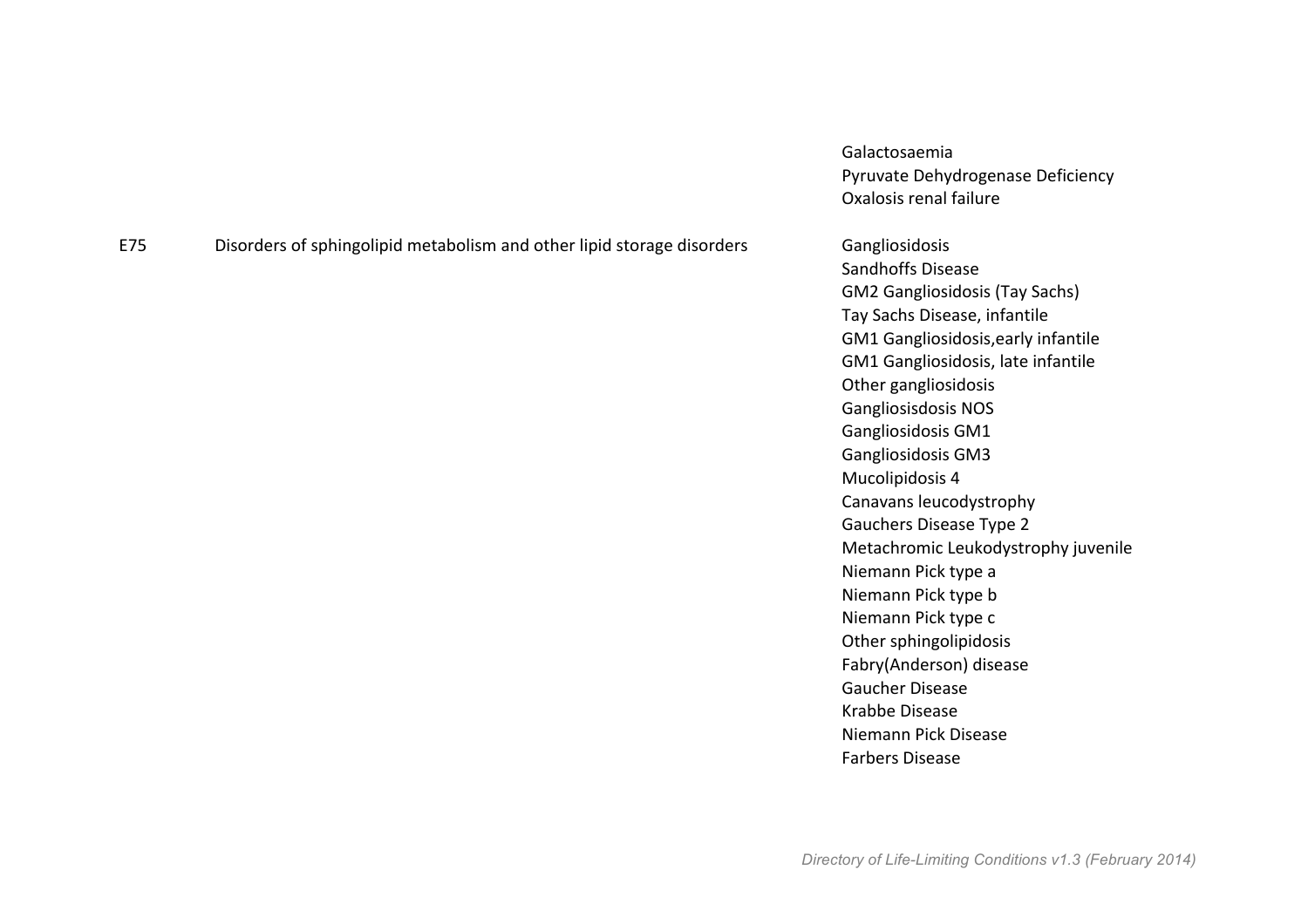| Metachromic leukodystrophy                                  |
|-------------------------------------------------------------|
| Pelizaeus Merzbacher                                        |
| Sulfatase deficiency                                        |
| Batten Disease infantile                                    |
| Batten Disease late infantile                               |
| Neuronal ceroid lipofucinosis                               |
| Batten disease                                              |
| Bielschowsky-Jansky Disease                                 |
| Kufs disease                                                |
| Spielmeyer Vogt Disease                                     |
| Other lipid storage disorder                                |
| Cerebrotendious cholesterosis (van Bogaert-Scherer-Epstein) |
| Wolmans Disease                                             |
|                                                             |

MPS2 Hunter Other MPS Beta glucuronidase deficiency MPS types 3,4,6,7 Marotaeux Lamy syndrome Moriquio syndrome Sanfillipo syndrome Defects in post translational modification of lysosomal enzym Mucolipdosis 2 (I cell) Mucolipidosis 3 Fucidosis

*Directory of Life-Limiting Conditions v1.3 (February 2014)*

E76 Disorders of glycosaminoglycan metabolism Disorders of glycosaminoglycan metabolism

E77 Disorders of glycoprotein metabolism **Disorders** of glycoprotein metabolism **Pseudo** hurlers/mucoplipdosis type 3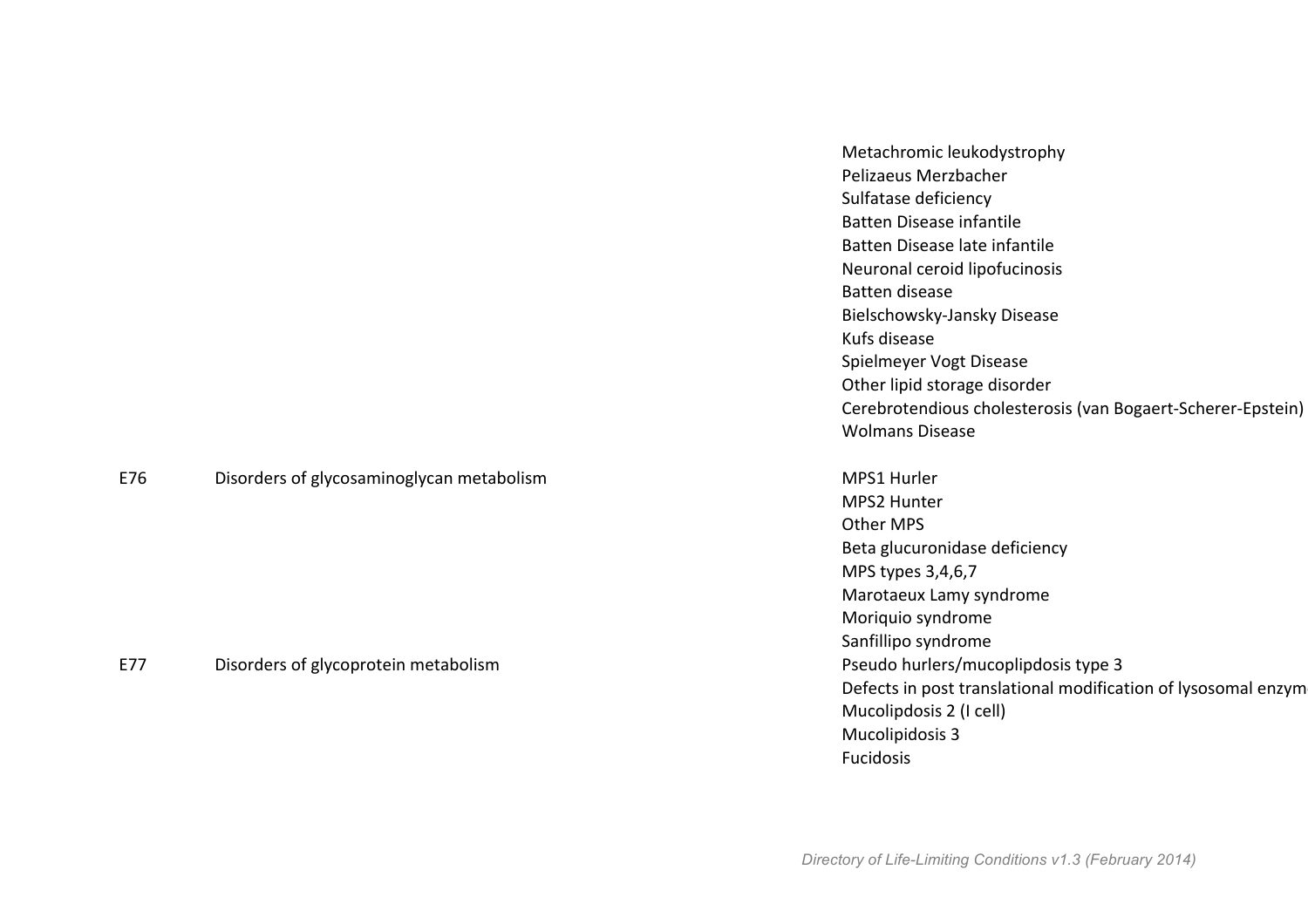| E79.1           | Lesch-Nyhan syndrome                                             | Lesch Nyhan                                       |
|-----------------|------------------------------------------------------------------|---------------------------------------------------|
| E83.0           | Disorders of copper metabolism                                   | <b>Menkes</b>                                     |
| E84             | Cystic fibrosis                                                  | <b>Cystic Fibrosis</b>                            |
| E88.0           | Disorders of plasma-protein metabolism, not elsewhere classified | Alpha 1 antitrypsin deficiency<br>Bisalbuninaemia |
| E88.1<br>F      | Lipodystrophy, not elsewhere classified                          | Bernardnelli Lipodstrophy                         |
| F80.3           | Acquired aphasia with epilepsy [Landau-Kleffner]                 | Landau Kleffner syndrome                          |
| F84.2           | Rett's syndrome                                                  | Retts syndrome                                    |
| G               |                                                                  |                                                   |
| G10             | Huntington's disease                                             | Huntingtons chorea, juvenile                      |
| G11.1           | Early-onset cerebellar ataxia                                    | Spinocerebellar ataxia                            |
|                 |                                                                  | Friedrichs ataxia                                 |
| G11.3           | Cerebellar ataxia with defective DNA repair                      | Ataxia telangectasia                              |
| G12             | Spinal muscular atrophy and related syndromes                    | SMA type 1/Werdnig hoffman                        |
|                 |                                                                  | <b>Chronic SMA</b>                                |
|                 |                                                                  | Faziolondes syndrome                              |
| G <sub>20</sub> | Parkinson's disease                                              | Parkinsons disease                                |
| G23.0           | Hallervorden-Spatz disease                                       | Hallervorden Spatz                                |
| G23.8           | Other specified degenerative diseases of basal ganglia           | Olivopontocerebellar Atrophy                      |
| G31.8           | Other specified degenerative diseases of nervous system          | Alpers syndrome                                   |
|                 |                                                                  | Leigh Syndrome                                    |
| G31.9           | Degenerative disease of the nervous system unspecified           | Aicardia-Goutieres                                |
|                 |                                                                  | Worster drought syndrome                          |

CDG/CTG syndrome I cell disease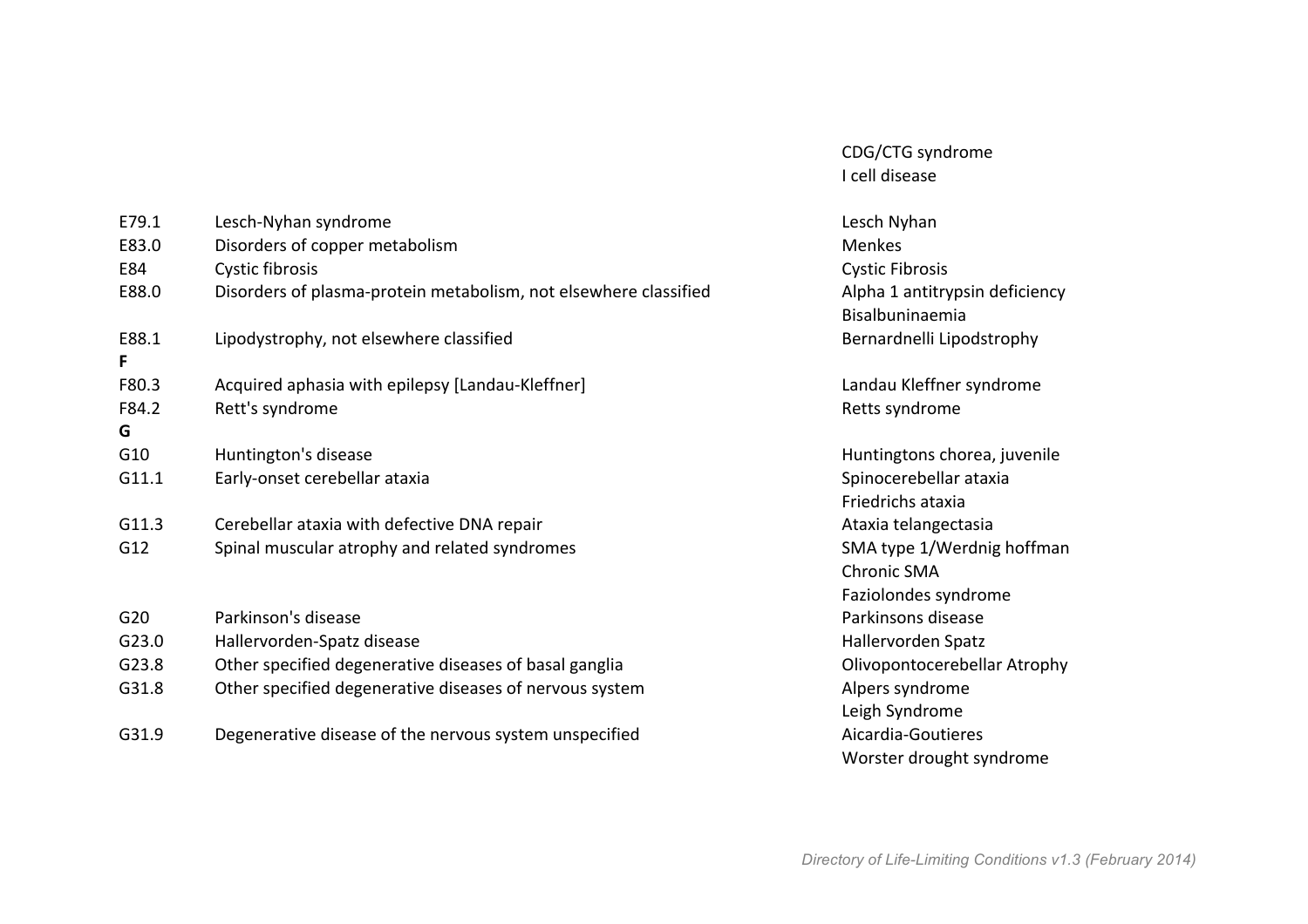| G35   | Multiple sclerosis                                      | <b>MS</b>  |
|-------|---------------------------------------------------------|------------|
| G40.3 | Generalized idiopathic epilepsy and epileptic syndromes | Fami       |
| G40.4 | Other generalized epilepsy and epileptic syndromes      | Lenn       |
|       |                                                         | West       |
| G40.5 | Special epileptic syndromes                             | Epile      |
| G60.0 | Hereditary motor and sensory neuropathy                 | Chard      |
|       |                                                         | Here       |
| G60.1 | Refsum's disease                                        | Infan      |
| G70.2 | Congenital and developmental myasthenia                 | Cong       |
| G70.9 | Myoneuronal disorder, unspecified                       |            |
| G71.0 | Muscular dystrophy                                      | <b>DMD</b> |
|       |                                                         |            |

G71.2 Congenital myopathies Congenital muscular dystrophy

nes **G40.3 Generalized** Familial myoclonic epilepsy Lennox gastaut West syndrome Epilepsia partialis continuoa (Kozhevnikof) Charcot-Marie-Tooth Hereditary motor sensory neuropathy Infantile refsum disease Congenital myasthaenia gravis

Gamma sarcoglycanopathy/limb girdle dystrophy Limb girdle dystrophy/type 2c sarcoglycaopathy G71.1 Myotonic disorders and the matrix of the Myotonia chondrodystrophic methods of the Myotonia chondrodystrophic Myotonia drug induced Myotonia symptomatic Myotonia congenital NOS Myotonia congenital dominant (thomsen) Myotonia congenital recessive (becker) Neuromyotonia (Isaacs) Paramyotonia congenital Pseudomyotonia Myopathycongenital Congenital myopathies, disease central core Congenital myopathies, disease minicore Congenital myopathies, disease multicore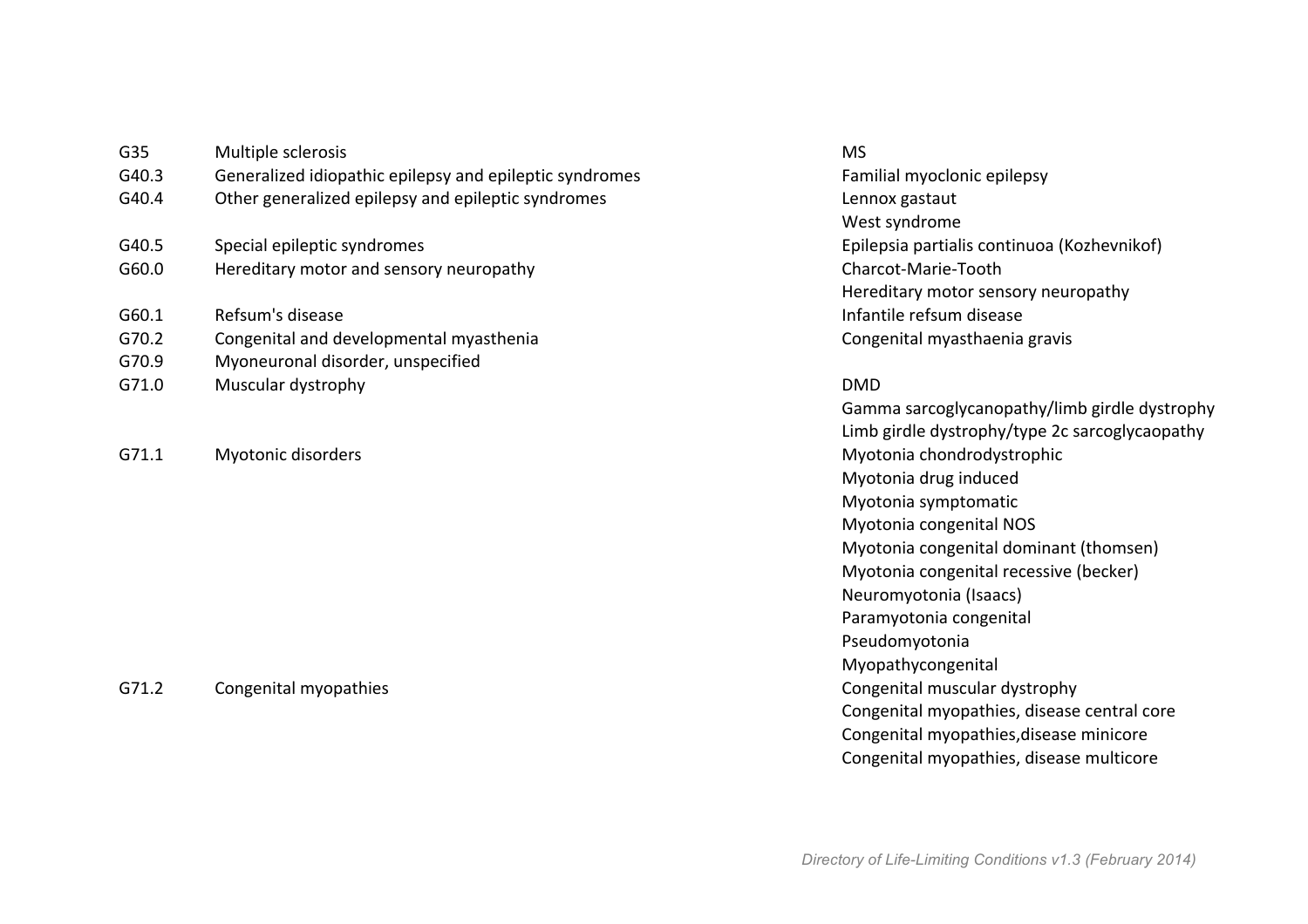| G71.3 | Mitochondrial myopathy, not elsewhere classified | Mitochondrial myopath    |
|-------|--------------------------------------------------|--------------------------|
| G80.0 | Spastic quadriplegic cerebral palsy              | Spastic quadriplegic ce  |
| G80.8 | Other cerebral palsy                             | Other CP                 |
|       |                                                  | Mixed CP syndromes       |
| G82.3 | Flaccid tetraplegia                              |                          |
| G82.4 | Spastic tetraplegia                              | Spastic tetraplegia      |
| G82.5 | Tetraplegia, unspecified                         | Tetraplegia, unspecifie  |
| G93.4 | Encephalopathy, unspecified                      | Recurrent encephalopa    |
| G93.6 | Cerebral oedema                                  | Cerebral oedema          |
| G93.7 | Reye's syndrome                                  | Reye's syndrome          |
| н     |                                                  |                          |
| H11.1 | Conjunctival degenerations and deposits          | Multiple pterygium syn   |
| H49.8 | Other paralytic strabismus                       | Kearns Sayre syndrome    |
|       |                                                  |                          |
| 121   | Acute myocardial infarction                      | Heart attack (9 days old |
| 127.0 | Primary pulmonary hypertension                   | Primary pulmonary HT     |

Congenital myopathies, fibre type disproportion Myopathy:myotubular Myopathy:nemaline ed external myopathy mitochondrial myopathy Spastic quadriplegic cerebral palsy Mixed CP syndromes

> Spastic tetraplegia Tetraplegia, unspecified Recurrent encephalopathy Cerebral oedema Reye's syndrome

Multiple pterygium syndrome Kearns Sayre syndrome

Heart attack (9 days old) I42 Cardiomyopathy Cardiomyopathy Cardiomyopathy, hypertrophic Other hypertrophic cardiomyopathy Nonobstructive hypertrophic cardiomyopathy Endocardial fibroelastosis Congenital cardiomyopathy Other cardiomyopathies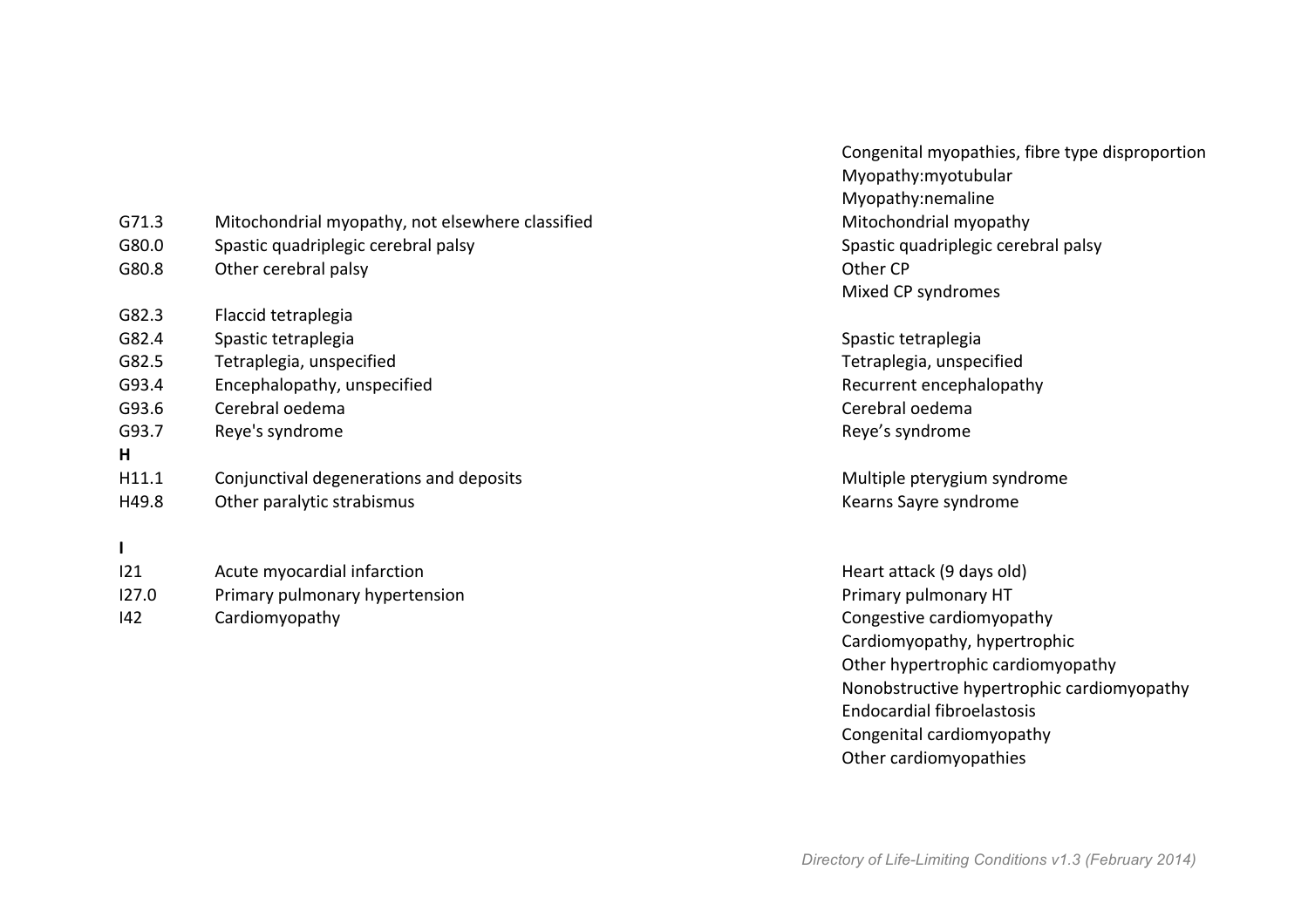|            |                                                               | Restrictive cardiomyopathy                  |
|------------|---------------------------------------------------------------|---------------------------------------------|
| 161.3      | Intracerebral haemorrhage in brain stem                       | 4 <sup>TH</sup> Ventricle Brain stem damage |
| 181        | Portal vein thrombosis                                        | Blocked portal vein                         |
| J84.1      | Other interstitial pulmonary diseases with fibrosis           | Fibrosing alveolitis                        |
| <b>J96</b> | Respiratory failure, not elsewhere classified                 | Respiratory failure                         |
| J98.4      | Other disorders of lung                                       | Calcification of lung                       |
|            |                                                               | Cystic lung disease (acquired)              |
|            |                                                               | Pulmolithiasis                              |
| K          |                                                               |                                             |
| K55.0      | Acute vascular disorders of intestine                         | Acute fulminate ischaemic colitis           |
|            |                                                               | Acute intestinal infarction                 |
|            |                                                               | Acute small intestine ischaemia             |
|            |                                                               | Mesenteric artery embolism                  |
|            |                                                               | Mesenteric artery infarction                |
|            |                                                               | Mesenteric artery thrombosis                |
|            |                                                               | Subacute ischaemic colitis                  |
| K55.9      | Vascular disorder of intestine, unspecified                   | <b>Ischaemic colitis NOS</b>                |
| K72        | Hepatic failure, not elsewhere classified                     | Liver failure                               |
| K74        | Fibrosis and cirrhosis of liver                               | Cirrhosis of liver                          |
| K76.5      | Hepatic veno-occlusive disease                                | Venous occlusive disease                    |
| K86.8      | Other specified diseases of pancreas                          | Schwachmann diamond                         |
| M          |                                                               |                                             |
| M31.3      | Wegener's granulomatosis                                      | Wegeners granulomatosis                     |
| M32.1      | Systemic lupus erythematosus with organ or system involvement | Lupus ? hypergammaglobulinaemia             |
| M89.5      | Osteolysis                                                    | Gorhams syndrome                            |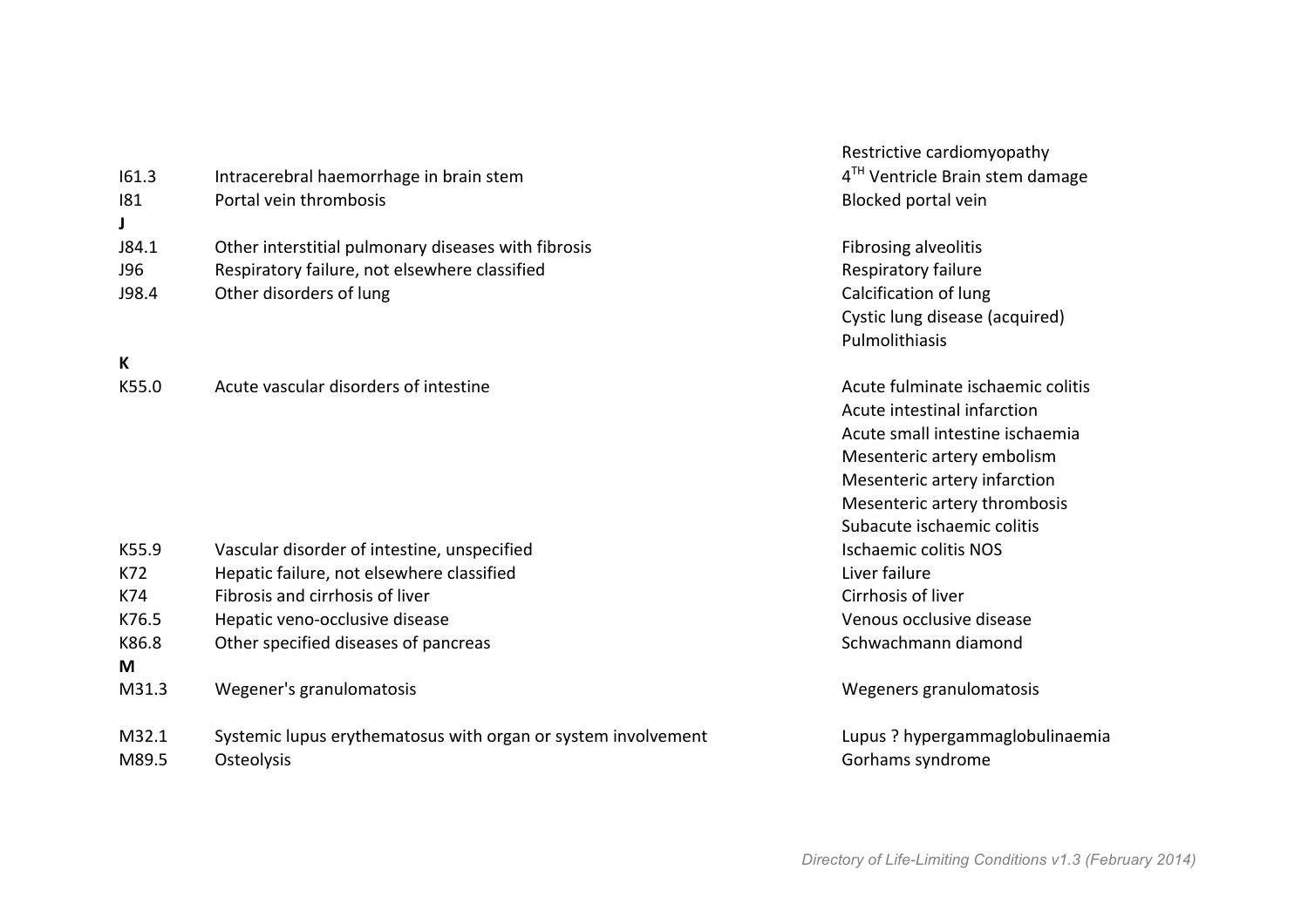| IV              |                                                                |                                              |
|-----------------|----------------------------------------------------------------|----------------------------------------------|
| <b>N04</b>      | Nephrotic syndrome                                             | Congenital nephrotic syndrome                |
| N17             | Acute renal failure                                            | Renal failure end stage                      |
| N <sub>18</sub> | Chronic renal failure                                          | <b>CRF</b>                                   |
| N19             | Unspecified renal failure                                      | Unspecified renal failure                    |
| N25.8           | Other disorders resulting from impaired renal tubular function | ARC syndrome                                 |
| P               |                                                                |                                              |
| P10.1           | Cerebral haemorrhage due to birth injury                       | Cerebral haemorrhage due to birth injury     |
| P11.2           | Unspecified brain damage due to birth injury                   | Unspecified brain damage due to birth injury |
| P20.0           | Intrauterine hypoxia first noted before onset of labour        |                                              |
| P20.1           | Intrauterine hypoxia noted during labour and delivery          |                                              |
| P21.0           | Severe birth asphyxia                                          | Severe birth asphyxia                        |
| P21.9           | Birth asphyxia unspecified                                     |                                              |
| P28.5           | Respiratory failure of newborn                                 |                                              |
| P29.0           | Neonatal cardiac failure                                       |                                              |
| P29.3           | Persistent fetal circulation                                   |                                              |
| P35.0           | Congenital rubella syndrome                                    | Congenital Rubella syndrome                  |
| P35.1           | Congenital cytomegalovirus infection                           | Congenital CMV                               |
| P35.8           | Other congenital viral diseases                                | Congenital varicella                         |
| P37.1           | Congenital toxoplasmosis                                       | Congenital toxoplasmosis                     |
| P52.4           | Intracerebral haemorrhage of the fetus and newborn             |                                              |
| P52.5           | Subarachnoid haemorrhage of the fetus and newborn              |                                              |
| P52.9           | Intracranial haemorrhage of the fetus and newborn, unspecified |                                              |
| P83.2           | Hydrops fetalis not due to haemolytic disease                  |                                              |
| P91.2           | <b>Hydrops fetalis NOS</b>                                     |                                              |
| P91.6           | Hypoxic ischaemic encephalopathy of newborn                    | Hypoxic brain damage                         |
| P96.0           | Congenital renal failure                                       | Congenital renal failure                     |
|                 |                                                                |                                              |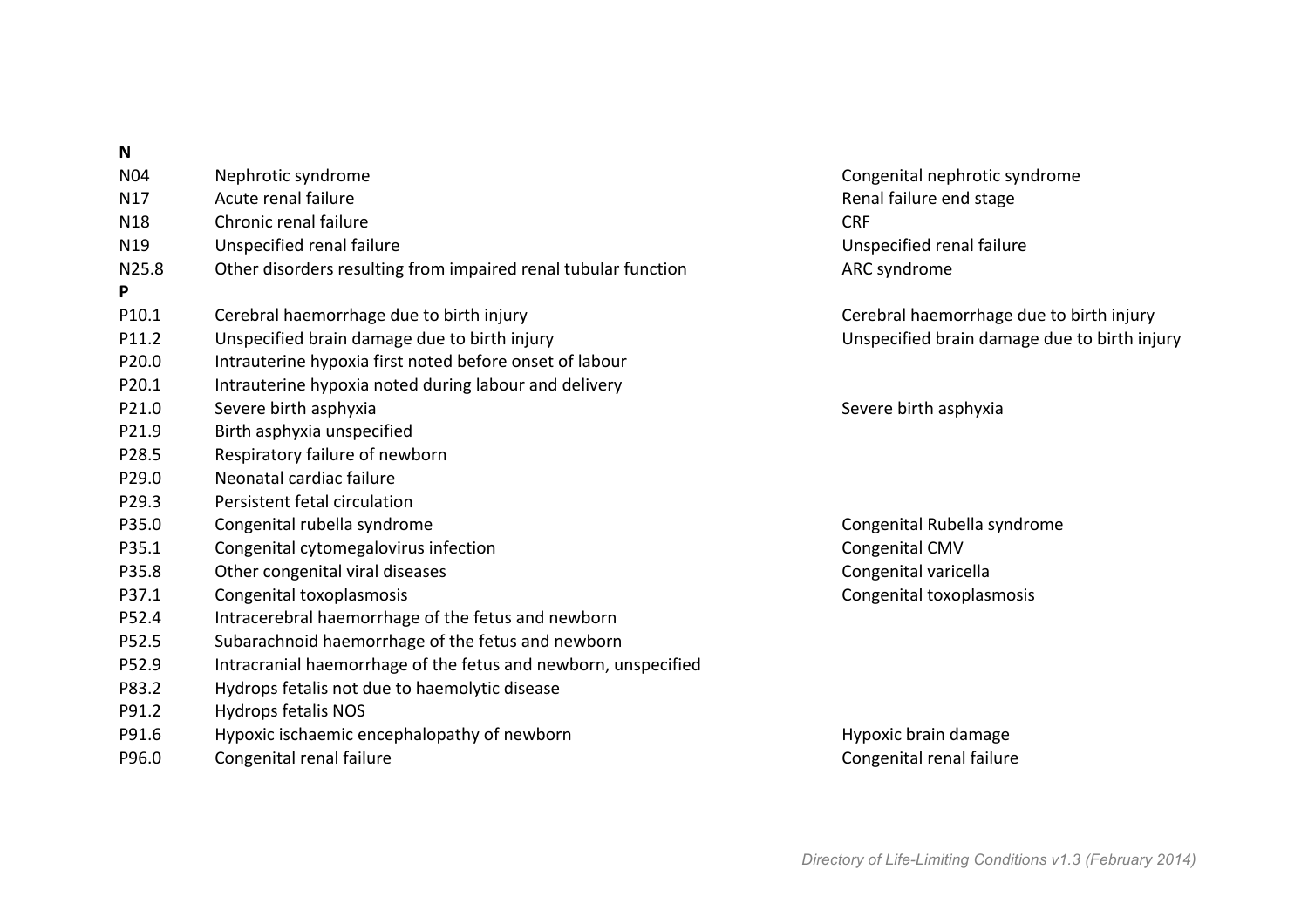## **Q**

| Q00.0 | Anencephaly                                 | Anencephaly        |
|-------|---------------------------------------------|--------------------|
| Q01   | Encephalocele                               | Encephalocele      |
|       |                                             | Meningocele        |
| Q03.1 | Atresia of foramina of Magendie and Luschka | Dandy walker syn   |
| Q03.9 | Congenital hydrocephalus, unspecified       |                    |
| Q04.0 | Congenital malformations of corpus callosum | Acro colossal sync |
|       |                                             | Aicardi syndrome   |
| Q04.2 | Holoprosencephaly                           | Holosprosencepha   |
| Q04.3 | Other reduction deformities of brain        | Hydranencephaly    |

| Q04.4 | Septo-optic dysplasia     | Septooptio |
|-------|---------------------------|------------|
| Q04.6 | Congenital cerebral cysts | Brain cyst |

Q04.9 Congenital malformation of brain unspecified Congenital anomaly NOS of brain

Anencephaly Encephalocele Meningocele a and the contract of the Dandy walker syndrome and  $\Omega$ **Congenital** Congenitations and Congenitations and Acro colossal syndrome Aicardi syndrome Holosprosencephaly Lissencephaly Microgyria Pachgyria Agenesis of part of the brain Aplasia of part of the brain Hypoplasia of part of the brain Agyria Septooptic dysplasia Schizzencephaly Congenital deformity NOS of brain Congenital disease or lesion of brain NOS Congenital multiple anomalies NOS of brain Arnold chiari malformation type1 Q07.0 Arnold-Chiari syndrome **Arnold-Chiari** syndrome **Arnold** chiari malformation type 2 Arnold chiari malformation type 3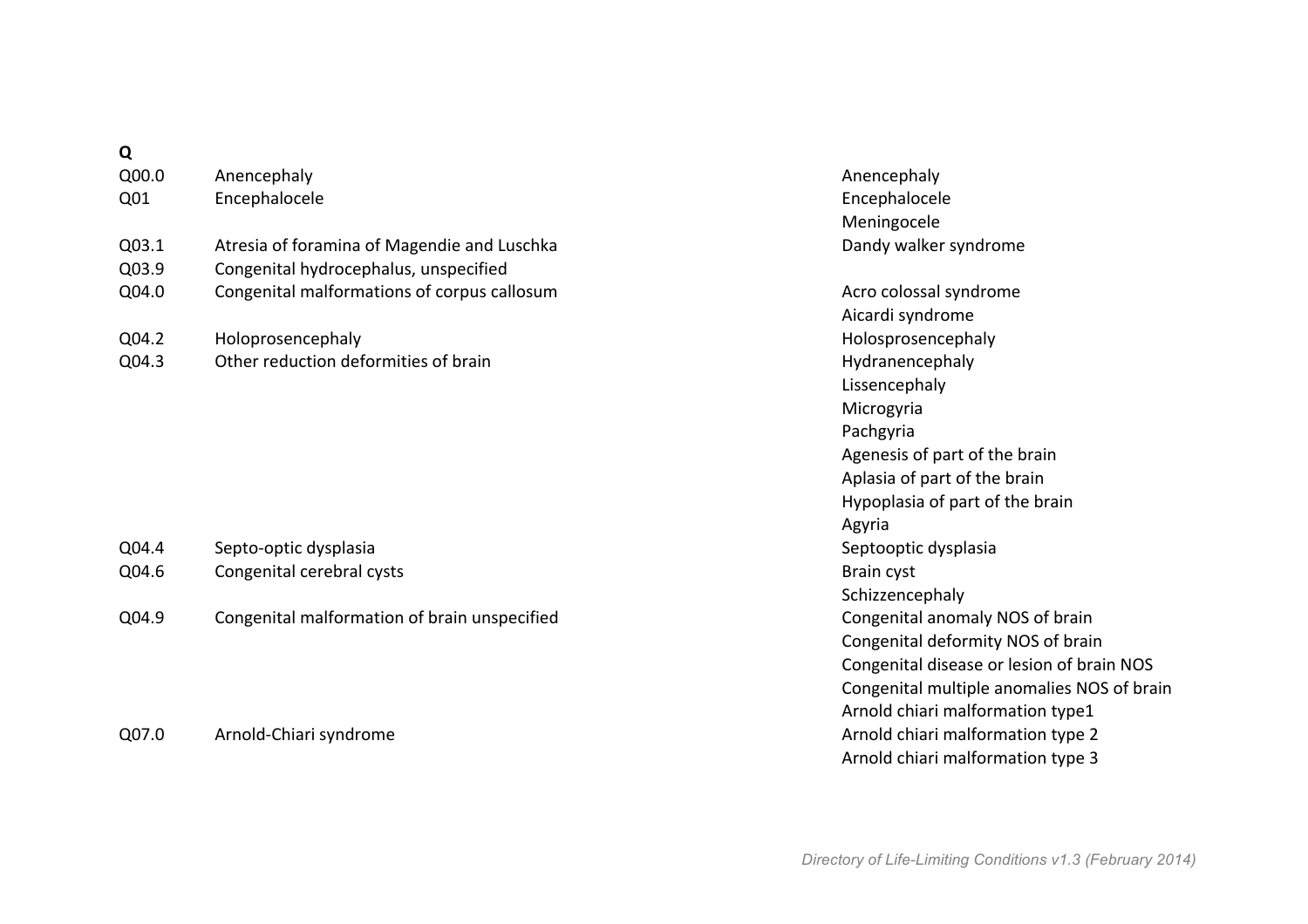|       |                                                                    | Arnold chiari malformation type 4                           |
|-------|--------------------------------------------------------------------|-------------------------------------------------------------|
|       |                                                                    | Common arterial trunk                                       |
| Q20.0 | Common arterial trunk                                              | Persistent truncus arteriosus                               |
|       |                                                                    | Discordant ventriculoarterial connection                    |
| Q20.3 | Discordant ventriculoarterial connection                           | Dextrotransposition of aorta                                |
|       |                                                                    | Transposition of great vessels                              |
|       |                                                                    | Double inlet ventricle                                      |
| Q20.4 | Double inlet ventricle                                             | Common ventricle                                            |
|       |                                                                    | Cor triloculare biatriatum                                  |
|       |                                                                    | Single ventricle                                            |
| Q20.6 | Isomerism of atrial appendages                                     | Isomerism of atrial appendages with asplenia or polysplenia |
| Q20.8 | Other congenital malformations of cardiac chambers and connections | AS small left ventricle                                     |
| Q21.3 | <b>Tetralogy of Fallot</b>                                         | Tetraology of fallot                                        |
| Q21.8 | Other congenital malformations of cardiac septa                    | Eisenmeyers defect                                          |
|       |                                                                    | Pentalogy of fallot                                         |
| Q22.0 | Pulmonary valve atresia                                            | Congenital Pulmonary atresia                                |
| Q22.1 | Congenital pulmonary valve stenosis                                | Pulm stenosis small vent                                    |
| Q22.4 | Congenital tricuspid stenosis                                      | Tricuspid atresia                                           |
| Q22.5 | Ebstein's anomaly                                                  | Ebsteins anomaly                                            |
| Q22.6 | Hypoplastic right heart syndrome                                   | Hypoplastic left heart syndrome                             |
| Q23.0 | Congenital stenosis of aortic valve                                | Congenital stenosis of aortic valve                         |
|       |                                                                    | Congenital aortic atresia                                   |
|       |                                                                    | Congenital aortic stenosis                                  |
| Q23.2 | Congenital mitral stenosis                                         | Congenital mitral stenosis                                  |
|       |                                                                    | Congenital mitral atresia                                   |
| Q23.4 | Hypoplastic left heart syndrome                                    | Hypoplastic left heart syndrome                             |
|       |                                                                    |                                                             |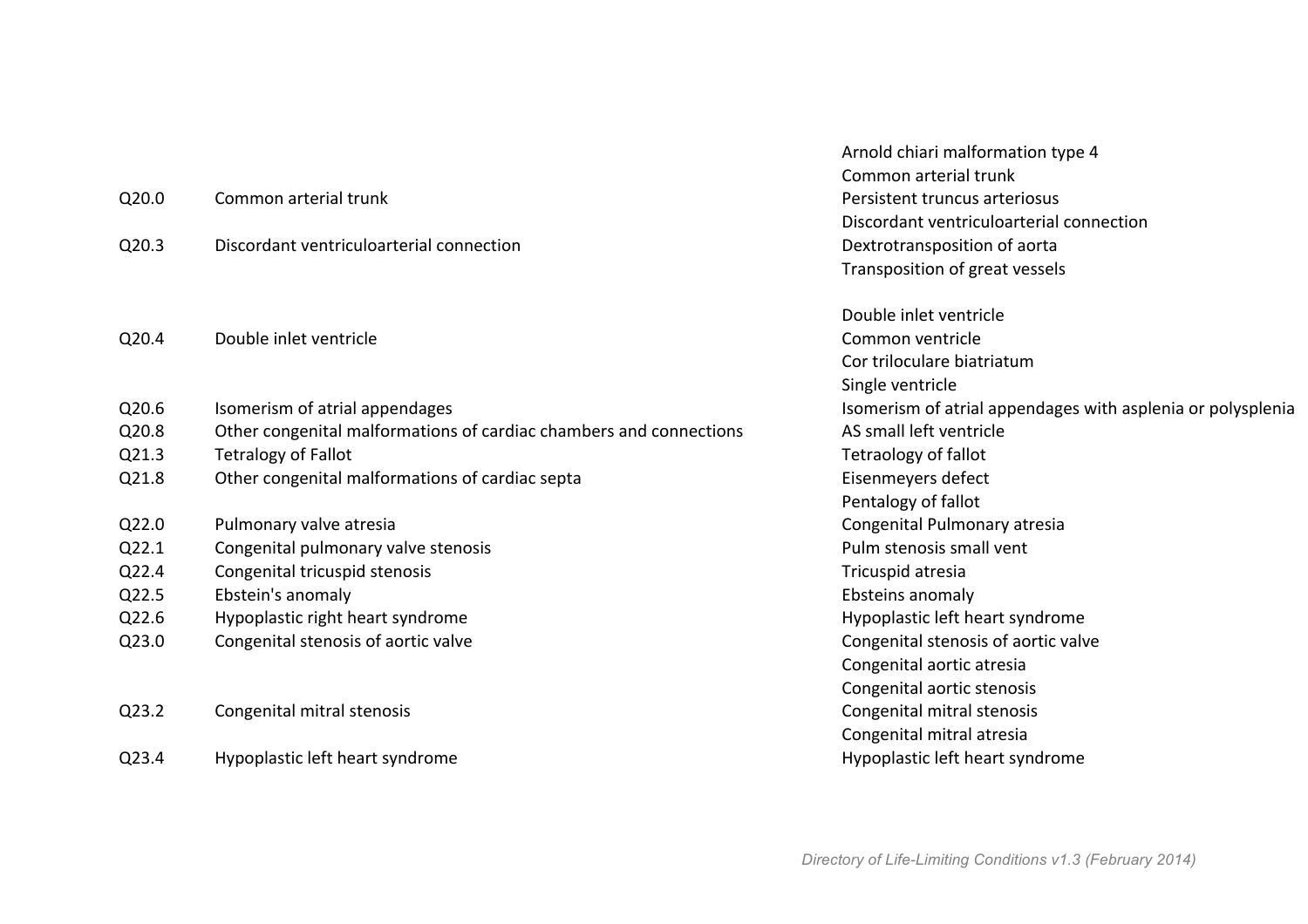|       |                                                                               | Atresia or marked hypoplasia of aortic valve with hypoplasia d<br>atresia) |
|-------|-------------------------------------------------------------------------------|----------------------------------------------------------------------------|
| Q23.9 | Congenital malformation of aortic and mitral valves, unspecified              | Congenital malformation of aortic and mitral valves unspecific             |
| Q25.4 | Other congenital malformations of aorta                                       | Absence of aorta                                                           |
|       |                                                                               | Aplasia of aorta                                                           |
|       |                                                                               | Congenital aneurysm of aorta                                               |
|       |                                                                               | Congenital dilation of aorta                                               |
|       |                                                                               | Aneurysm of sinus of valsalva (ruptured)                                   |
|       |                                                                               | Double aortic arch(vascular ring)                                          |
|       |                                                                               | Hypoplasia of aorta                                                        |
|       |                                                                               | Persistent convulsions of aortic arch                                      |
|       |                                                                               | Persistent right aortic arch                                               |
| Q25.6 | Stenosis of pulmonary artery                                                  | Stenosis of pulm artery                                                    |
| Q26.2 | Total anomalous pulmonary venous connection                                   | Total anamolous pulmonary venous connection                                |
| Q26.4 | Anomalous pulmonary venous connection, unspecified                            | Anomalous pulm venous connection, unspecified                              |
| Q26.8 | Other congenital malformations of great veins                                 | Other congenital malformations of great veins                              |
|       |                                                                               | Absence of vena cava                                                       |
|       |                                                                               | Azygous continuoation of inferior vena cava                                |
|       |                                                                               | Persistent left posterior cardinal vein                                    |
|       |                                                                               | Scimitar syndrome                                                          |
| Q28.2 | Arteriovenous malformation of cerebral vessels                                | <b>Bilateral AV malformation</b>                                           |
| Q32.1 | Other congenital malformations of trachea                                     | Atresia of trachea                                                         |
|       |                                                                               | Congenital stenosis of trachea                                             |
| Q33.6 | Hypoplasia and dysplasia of lung                                              | Hypoplasia and dysplasia of lung                                           |
| Q39.8 | Other congenital malformations of oesophagus                                  | Absent oesphagus                                                           |
| Q41.0 | Congenital absence, atresia and stenosis of duodenum                          | Dudodenal atresia                                                          |
| Q41.9 | Congenital absence, atresia and stenosis of small intestine, part unspecified | Congenital absence, atresia and stenosis of intestine, part uns            |
|       |                                                                               |                                                                            |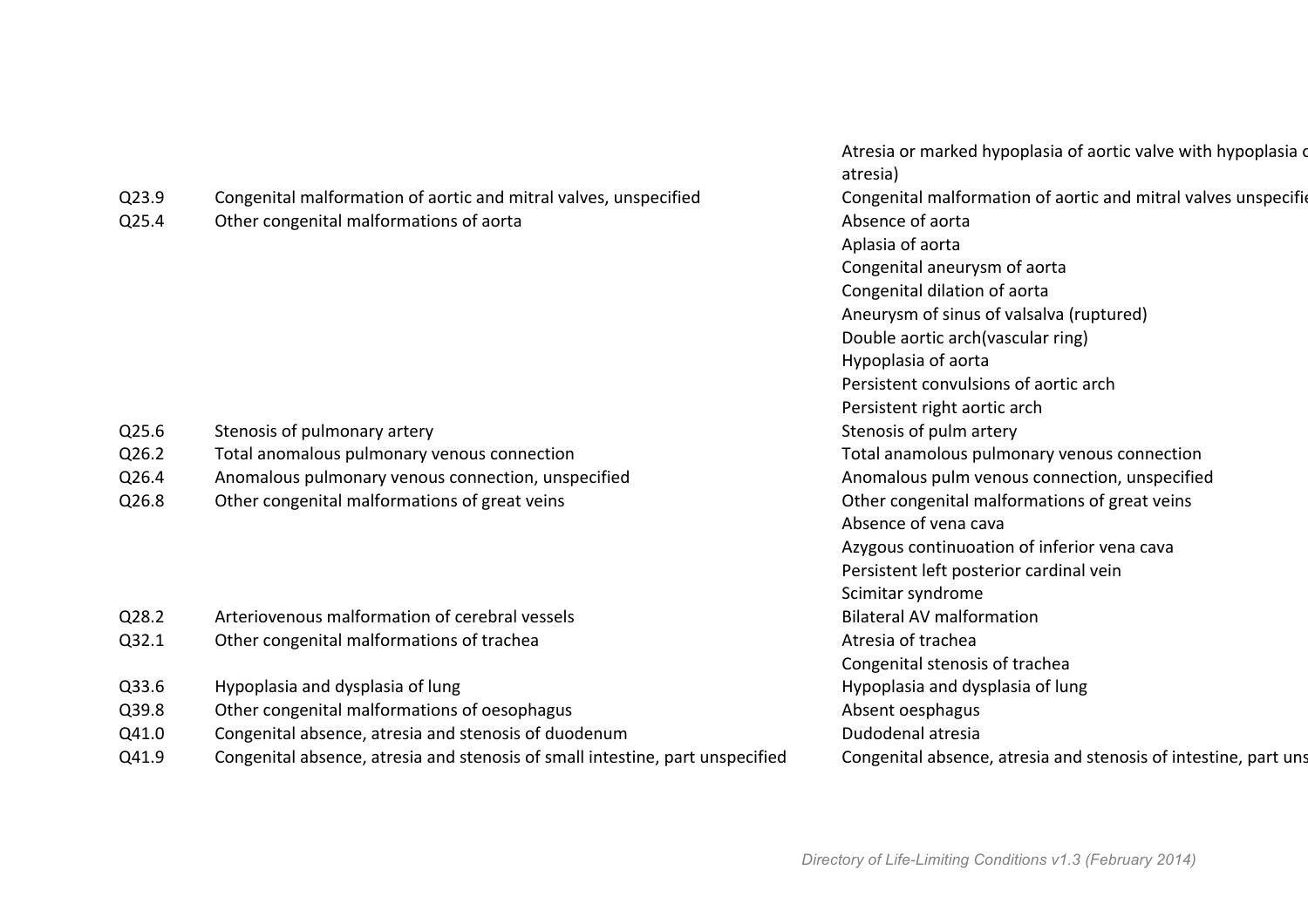| Q43.1 | Congenital (aganglionic) megacolon                  | Total intestin       |
|-------|-----------------------------------------------------|----------------------|
| Q43.7 | Persistent cloaca                                   | Cloacal abno         |
| Q44.2 | Atresia of bile ducts                               | Congenital bi        |
| Q44.5 | Other congenital malformations of bile ducts        | Intrahepatic         |
| Q44.7 | Other congenital malformations of liver             | Alagilles bilia      |
| Q60.1 | Renal agenesis, bilateral                           | <b>Renal Failure</b> |
| Q60.6 | Potter's syndrome                                   | Potters syndi        |
| Q61.4 | Renal dysplasia                                     | Renal dysplas        |
| Q61.9 | Cystic kidney disease, unspecified                  | Cystic kidney        |
|       |                                                     | Meckel-Grub          |
| Q64.2 | Congenital posterior urethral valves                | RF-urethral v        |
| Q74.3 | Arthrogryposis multiplex congenita                  | Penn Shokeir         |
| Q74.8 | Other specified congenital malformations of limb(s) | Larsens synd         |
| Q75.0 | Craniosynostosis                                    | Pfeiffer synd        |
| Q77.2 | Short rib syndrome                                  | Short rib syn        |
|       |                                                     | Asphyxiating         |
| Q77.3 | Chondrodysplasia punctata                           | Conradis syn         |
| Q77.4 | Achondroplasia                                      | Achondropla          |
| Q78.0 | Osteogenesis imperfecta                             | Osteogenesis         |
| Q78.5 | Metaphyseal dysplasia                               | Spendylo me          |
| Q79.2 | Exomphalos                                          | Exopthalmos          |
|       |                                                     | Omphalocele          |
| Q79.3 | Gastroschisis                                       | Gastroschisis        |
| Q80.4 | Harlequin fetus                                     | Harloquinn id        |
| Q81   | Epidermolysis bullosa                               | Dystrophic e         |

Congenital absence, atresia and stenosis of intestine NOS Total intestinal aganglio Cloacal abnor exopthalmos Congenital biliary atresia S<sub>44</sub>.5 Other congenital manufacture intrahepatic biliary hypoplasia Alagilles biliary atresia Renal Failure congenital abscence of kidneys Potters syndrome RF Renal dysplasia Cystic kidney disease, unspecified Meckel-Gruber syndrome Q64.2 Congenital posterior urethral valves RF-urethral valves Penn Shokeir syndrome limb(s) limb(s) and contact the contact of larsens syndrome Pfeiffer syndrome Short rib syndrome Asphyxiating thoracic dysplasia(Jeune) Conradis syndrome Achondroplasia severe resp prob Osteogenesis Imperfecta Spendylo metaphyseal dysplasia Exopthalmos Omphalocele Harloquinn icthyosis Dystrophic epidermolysis bullosa epidermolysis bullosa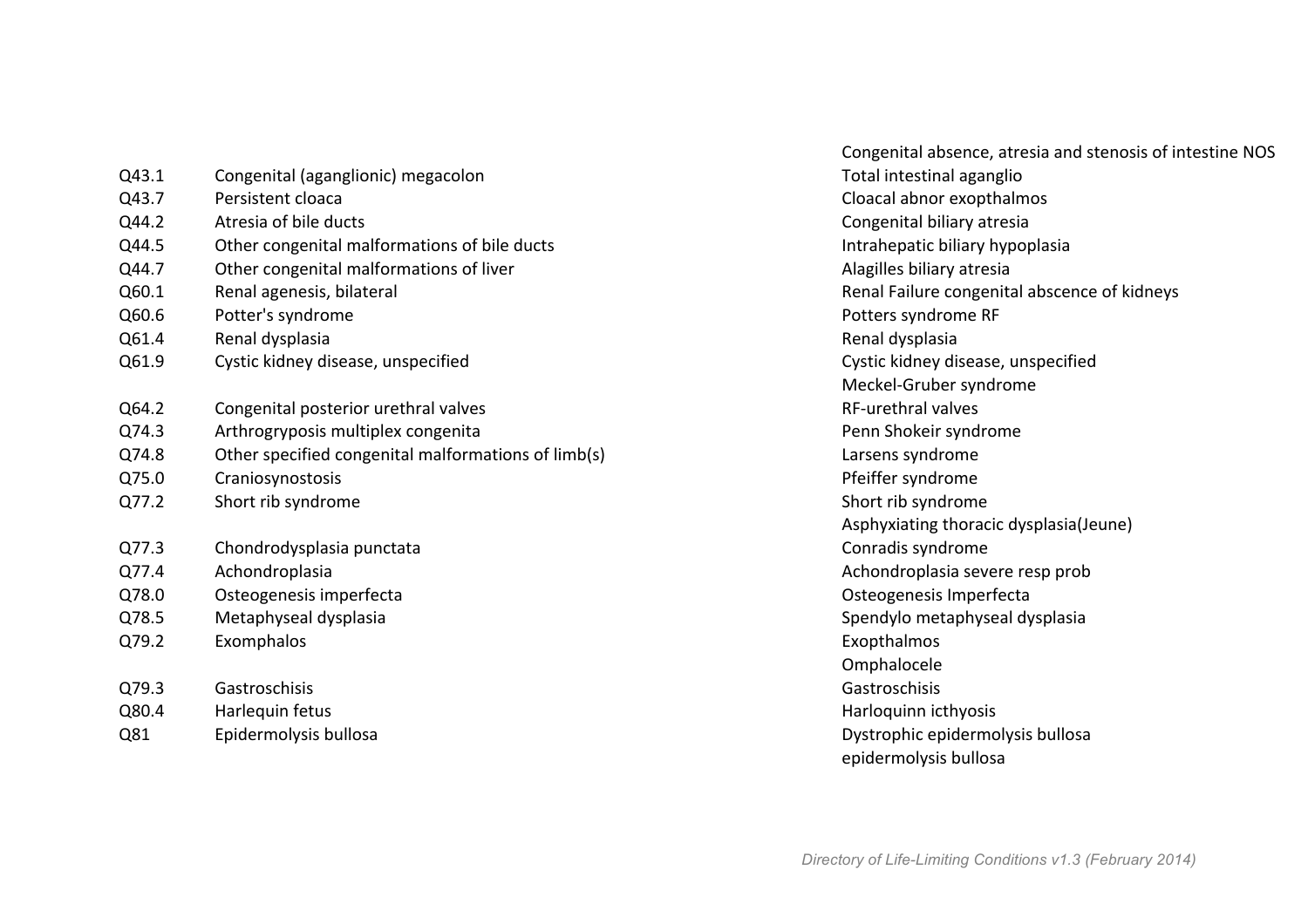|       |                                                                             | epidermolysis bullosa, junctional          |  |
|-------|-----------------------------------------------------------------------------|--------------------------------------------|--|
|       |                                                                             | epidermolysis bullosa, herlitzs junctional |  |
|       |                                                                             | Johanna Blizzard Syndrome                  |  |
| Q82.1 | Xeroderma pigmentosum                                                       | Xeroderma pigmentosum                      |  |
| Q82.4 | Ectodermal dysplasia (anhidrotic)                                           | LADD-EEC ectodermal dysplasia              |  |
| Q85.1 | Tuberous sclerosis                                                          | Tubero sclerosis                           |  |
| Q85.8 | Other phakomatoses, not elsewhere classified                                | Sturge Weber syndrome                      |  |
| Q86.0 | Fetal alcohol syndrome (dysmorphic)                                         | Foetal alcohol syndrome                    |  |
| Q87.0 | Congenital malformation syndromes predominantly affecting facial appearance | Pierre robin syndrome                      |  |
|       |                                                                             | Acrocephalopolysyndactly                   |  |
|       |                                                                             | Acrocephaolsyndactly(Apert)                |  |
|       |                                                                             | Cryptophtalmos syndrome                    |  |
|       |                                                                             | Cyclopia                                   |  |
|       |                                                                             | Goldenhar syndrome                         |  |
|       |                                                                             | Moebius syndrome                           |  |
|       |                                                                             | Oro-facial-digital syndrome                |  |
|       |                                                                             | Robin syndrome                             |  |
|       |                                                                             | Whistling face syndrome                    |  |
|       | Congenital malformation syndromes predominantly associated with short       |                                            |  |
| Q87.1 | stature                                                                     | Cornelia de lange                          |  |
|       |                                                                             | Aarskog syndrome                           |  |
|       |                                                                             | Cockayne syndrome                          |  |
|       |                                                                             | Dubowitz syndrome                          |  |
|       |                                                                             | Robinhow-silverman-smith syndrome          |  |
|       |                                                                             | Russel-silver syndrome                     |  |
|       |                                                                             | Seckel syndrome                            |  |
|       |                                                                             | Smith-lemli-opitz syndrome                 |  |
|       |                                                                             |                                            |  |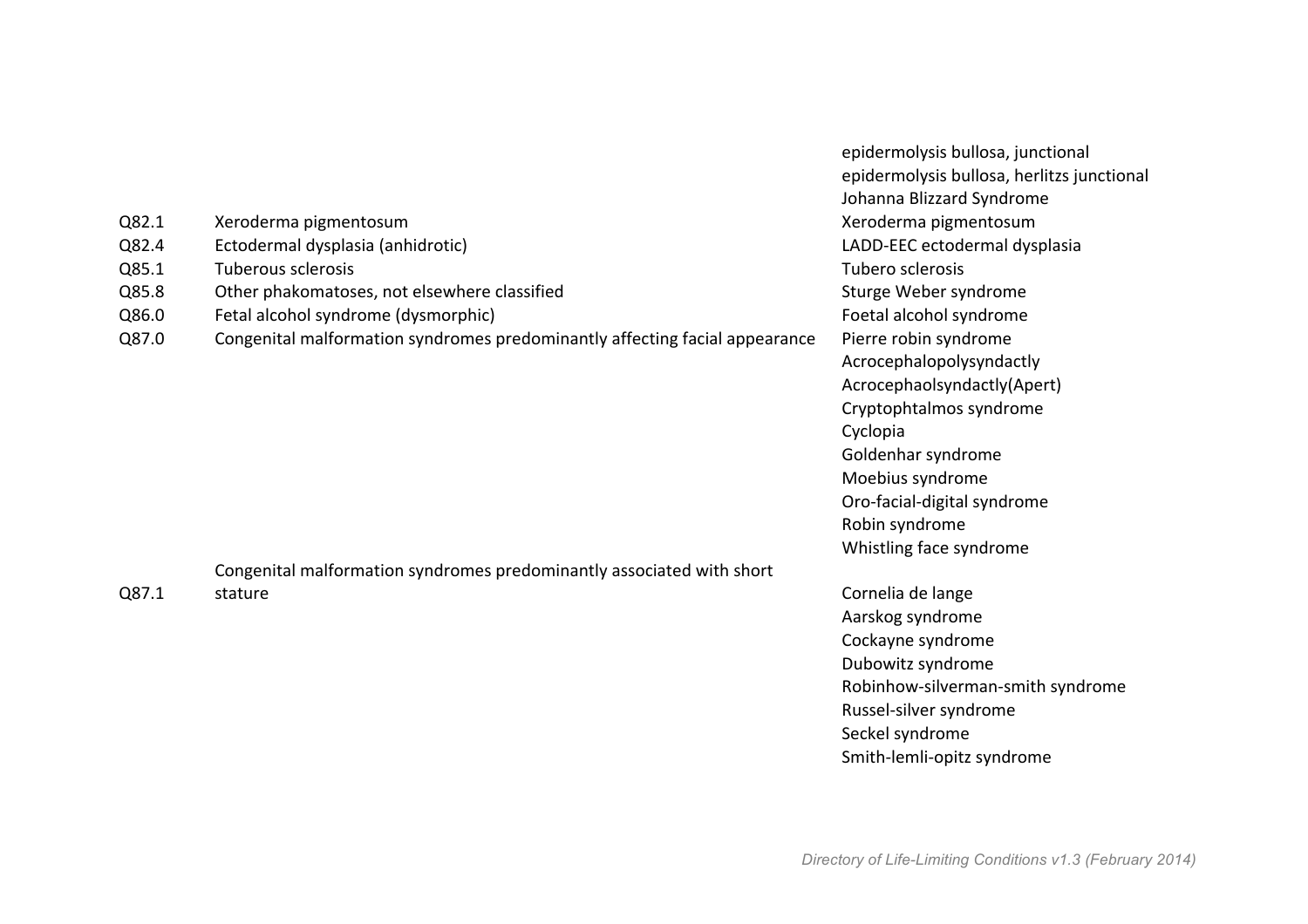| Pradar Willi Syndrome                    |
|------------------------------------------|
| Rubenstein Tabyii                        |
| Alport syndrome                          |
| Laurence Moon (Bardet) Biedl syndrome    |
| Zellweger syndrome                       |
| Edwards syndrome trisomy 18              |
| Trisomy 13 Patau                         |
| Trisomy 22                               |
| Trisomy 9                                |
| Trisomy 10 with deletion                 |
| Chr 8 duplication                        |
| Chromosomal abnormality duplication of X |
| Tetrasomy 5p mosaicism                   |
|                                          |
| Inversion chr 10                         |
| Deletion of short arm chrom 4            |
| Wolff Hirschorn syndrome                 |
| Cri du chat                              |
| Jacobsen syndrome (11q deletion)         |
| 9p minus syndrome                        |
| Angelamn's Syndrome                      |
| Williams syndrome                        |
| Chromoseme deletion2                     |
|                                          |
| DeGouchy syndrome                        |
|                                          |